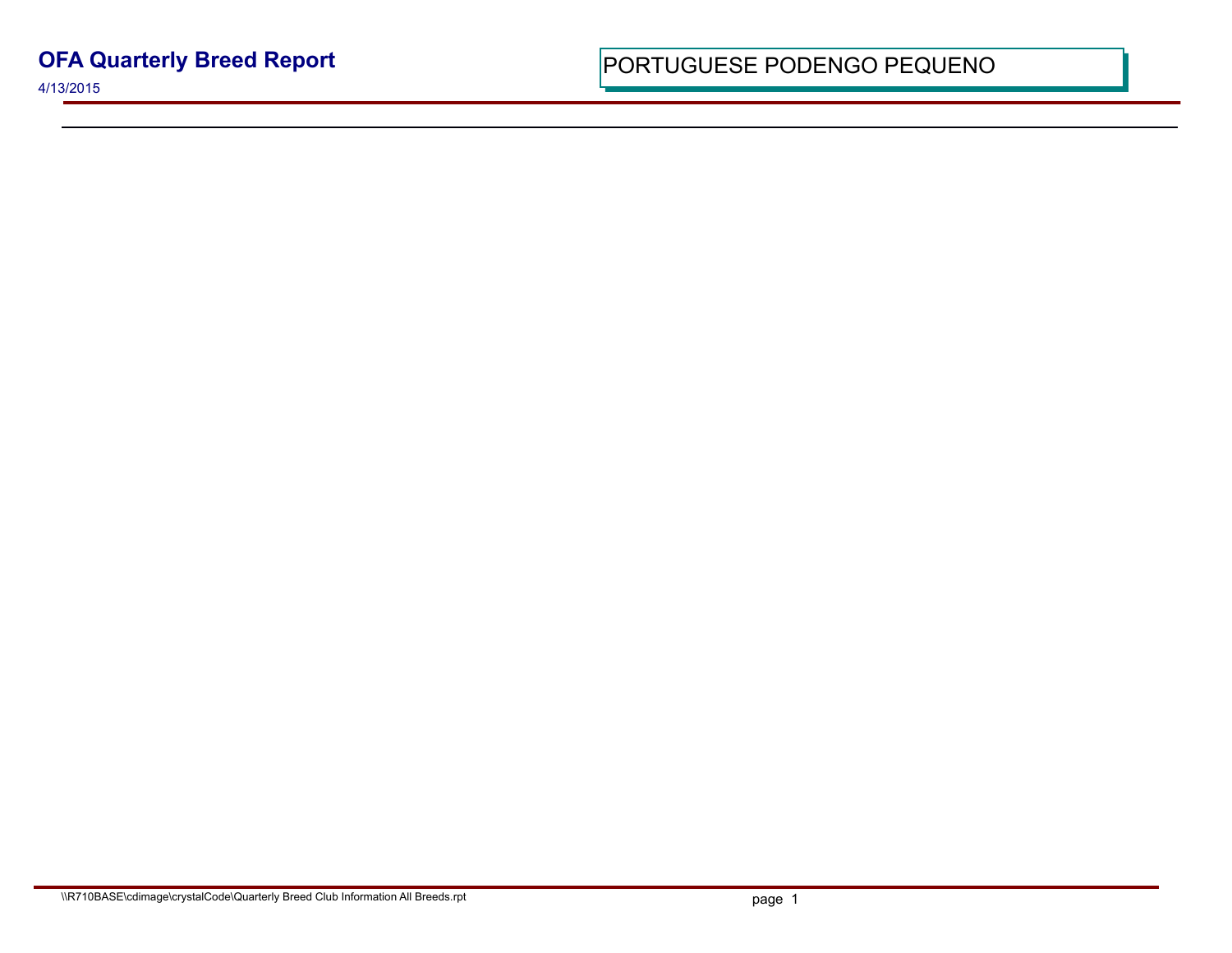|                     | <b>HIPS</b>                  |                    | First qtr 2015      |            |     |             |  |
|---------------------|------------------------------|--------------------|---------------------|------------|-----|-------------|--|
| <b>OFAID</b>        | <b>Name</b>                  | <b>Application</b> | <b>Registration</b> | <b>Sex</b> | Age |             |  |
| PPD-85G27F-VPI      | <b>JIMALS CINNAMON SPICE</b> | 1693936            | HP43897501          | F.         | 27  |             |  |
| PPD-86G33M-VPI      | TAHTITAIVAAN DAVID           | 1706125            | HP48860501          | М          | 33  |             |  |
| PPD-87G31F-VPI      | SANTANA JOY'S WHIMSY         | 1631223            | HP44133201          | F.         | 31  | CHIC 104560 |  |
| PPD-88E59M-VPI      | LINHO DA TERRA DE MONTOITO   | 1631224            | HP39247902          | M          | 59  | CHIC 104561 |  |
|                     | <b>ELBOW</b>                 |                    | First qtr 2015      |            |     |             |  |
| <b>OFAID</b>        | <b>Name</b>                  | <b>Application</b> | <b>Registration</b> | <b>Sex</b> | Age |             |  |
| PPD-EL12F27-VPI     | <b>JIMALS CINNAMON SPICE</b> | 1693936            | HP43897501          | F          | 27  |             |  |
| PPD-EL13M33-VPI     | TAHTITAIVAAN DAVID           | 1706125            | HP48860501          | М          | 33  |             |  |
|                     | <b>PATELLA</b>               |                    | First qtr 2015      |            |     |             |  |
| <b>OFAID</b>        | <b>Name</b>                  | <b>Application</b> | <b>Registration</b> | <b>Sex</b> | Age |             |  |
| PPD-PA88/24F/P-NOPI | <b>FAMOSA DE VIAMONTE</b>    | 1709039            | HP46044302          | F          | 24  |             |  |
|                     | <b>CARDIAC</b>               |                    | First qtr 2015      |            |     |             |  |
| <b>OFAID</b>        | <b>Name</b>                  | <b>Application</b> | <b>Registration</b> | <b>Sex</b> | Age |             |  |
| PPD-CA37/13F/C-VPI  | DUNDRUM'S DANCING QUEEN      | 1701202            | HP46789703          | F          | 13  |             |  |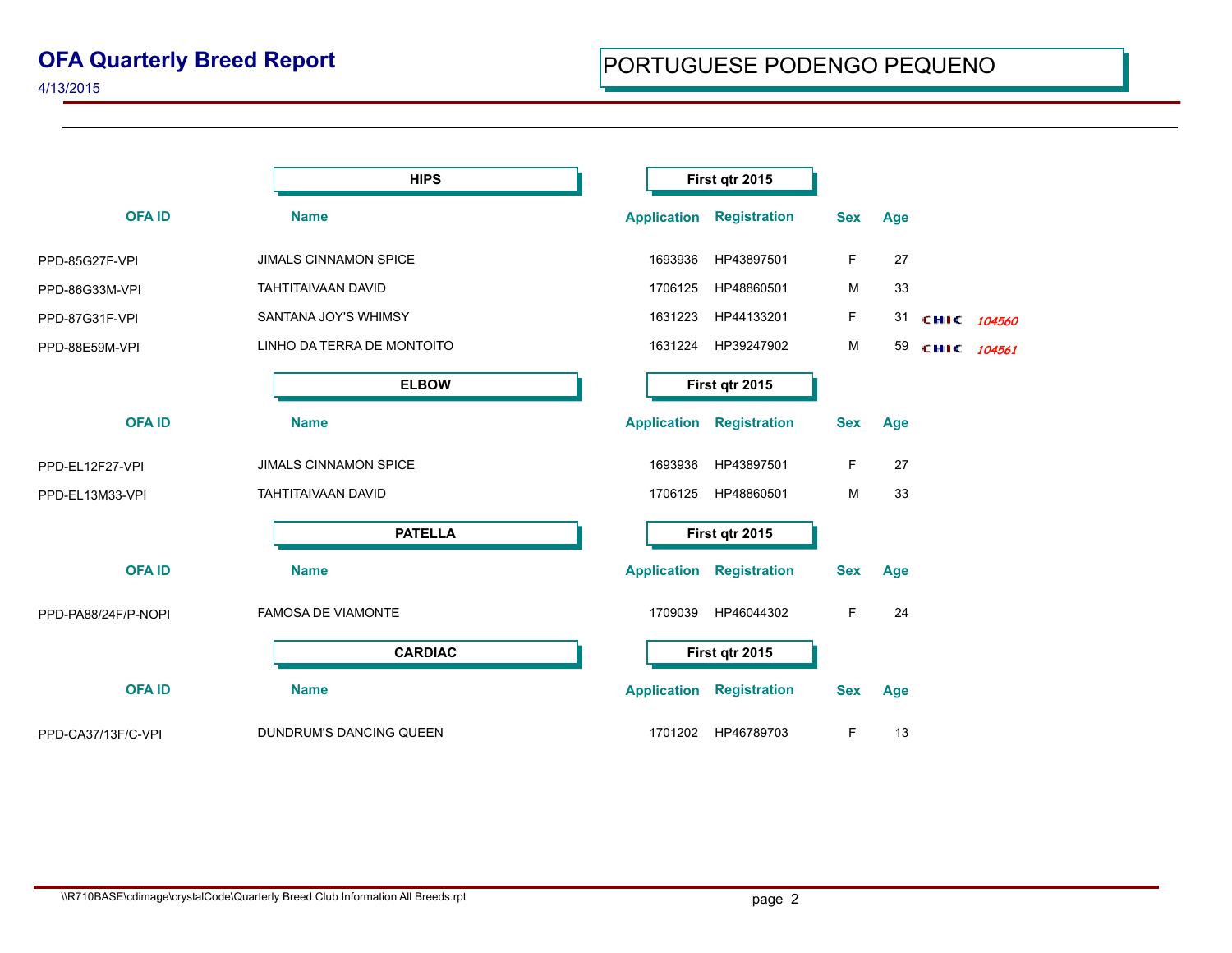|                    | <b>EYES</b>                     | First qtr 2015     |                     |            |     |             |        |
|--------------------|---------------------------------|--------------------|---------------------|------------|-----|-------------|--------|
| <b>OFAID</b>       | <b>Name</b>                     | <b>Application</b> | <b>Registration</b> | <b>Sex</b> | Age |             |        |
| ABNORMAL           | BRAMBLEWOOD'S DESIGNER DOLCE    | 1654680            | HP37963005          | F.         | 63  | CHIC 103972 |        |
| ABNORMAL           | <b>KETKA'S TOUCH N GO</b>       | 1704642            | HP32709904          | F.         | 78  |             |        |
| PPD-EYE8/38F-VPI   | ROMA DE VIAMONTE                | 1562603            | HP43295301          | F.         | 38  |             |        |
| PPD-EYE25/60F-VPI  | <b>KETKA'S FASHION COLORS</b>   | 1628091            | HP36645003          | F          | 60  | CHIC 97122  |        |
| PPD-EYE35/15M-VPI  | BRAMBLEWOOD'S MACHO PICO        | 1607432            | HP43916902          | М          | 15  | CHIC 102638 |        |
| PPD-EYE36/18M-VPI  | <b>MIOAMOR'S TRAVELING MAN</b>  | 1607504            | HP43686101          | м          | 18  | CHIC 102639 |        |
| PPD-EYE37/48M-VPI  | FALCAO'S CARMEL CANDY OF HEIMAT | 1699300            | HP39953501          | M          | 48  |             |        |
| PPD-EYE38/26F-VPI  | FALCAO'S JEM OF TSAVO           | 1699295            | HP44044401          | F.         | 26  |             |        |
| PPD-EYE39/1M-NOPI  | HP48663901                      | 1699294            | HP48663901          | М          | 1   |             |        |
| PPD-EYE40/38F-VPI  | FALCAO'S EMERALD OF TSAVO       | 1699299            | HP41717602          | F.         | 38  |             |        |
| PPD-EYE41/13F-VPI  | DUNDRUM'S DANCING QUEEN         | 1701202            | HP46789703          | F          | 13  |             |        |
| PPD-EYE42/58M-VPI  | LINHO DA TERRA DE MONTOITO      | 1631224            | HP39247902          | м          | 58  | CHIC 104561 |        |
| PPD-EYE43/30F-VPI  | SANTANA JOY'S WHIMSY            | 1631223            | HP44133201          | F.         | 30  | сніс        | 104560 |
| PPD-EYE44/58M-VPI  | <b>BRAMBLEWOODS GABANA</b>      | 1654683            | HP40787801          | м          | 58  | CHIC 103973 |        |
| PPD-EYE45/88M-VPI  | <b>GANADEIRO DE VIAMONTE</b>    | 1493949            | HP33133001          | М          | 88  |             |        |
| PPD-EYE46/18F-VPI  | <b>JAQUETA DE VIAMONTE</b>      | 1703598            | HP46733601          | F.         | 18  |             |        |
| PPD-EYE47/29F-NOPI | <b>KETKA SNAPDRAGON</b>         | 1699056            | HP43916302          | F.         | 29  |             |        |
| PPD-EYE48/66F-VPI  | <b>KETKA'S DANCING QUEEN</b>    | 1704640            | HP35645202          | F.         | 66  |             |        |
| PPD-EYE49/69F-NOPI | <b>KETKA'S GLASS SLIPPER</b>    | 1704638            | HP35590802          | F.         | 69  |             |        |
| PPD-EYE50/21F-NOPI | <b>KETKA'S RASCAL</b>           | 1703597            | HP46349801          | F.         | 21  |             |        |
| PPD-EYE51/66M-VPI  | <b>SUSTO DE VIAMONTE</b>        | 1652552            | HP40684601          | М          | 66  | CHIC 103971 |        |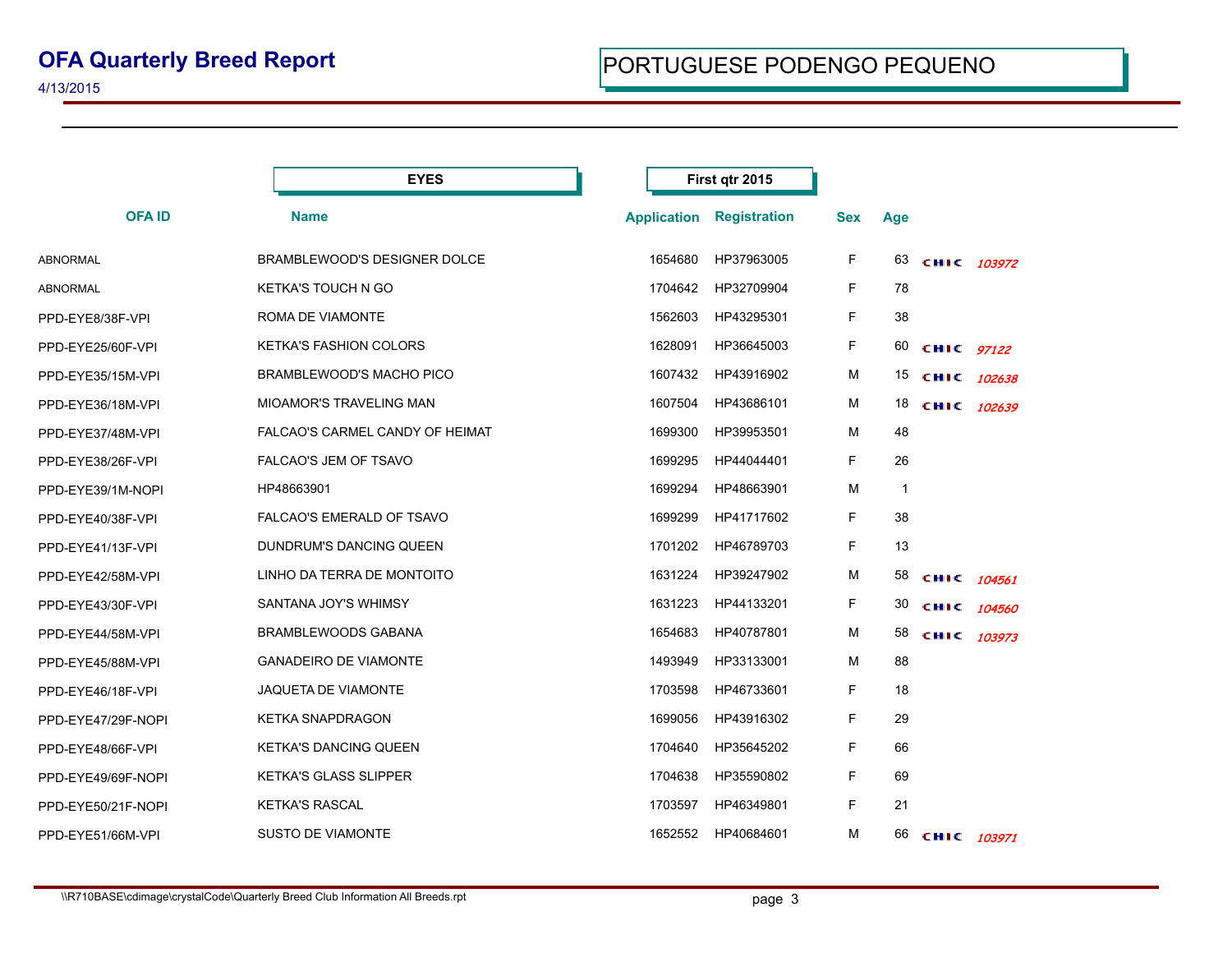## **OFA Quarterly Breed Report**

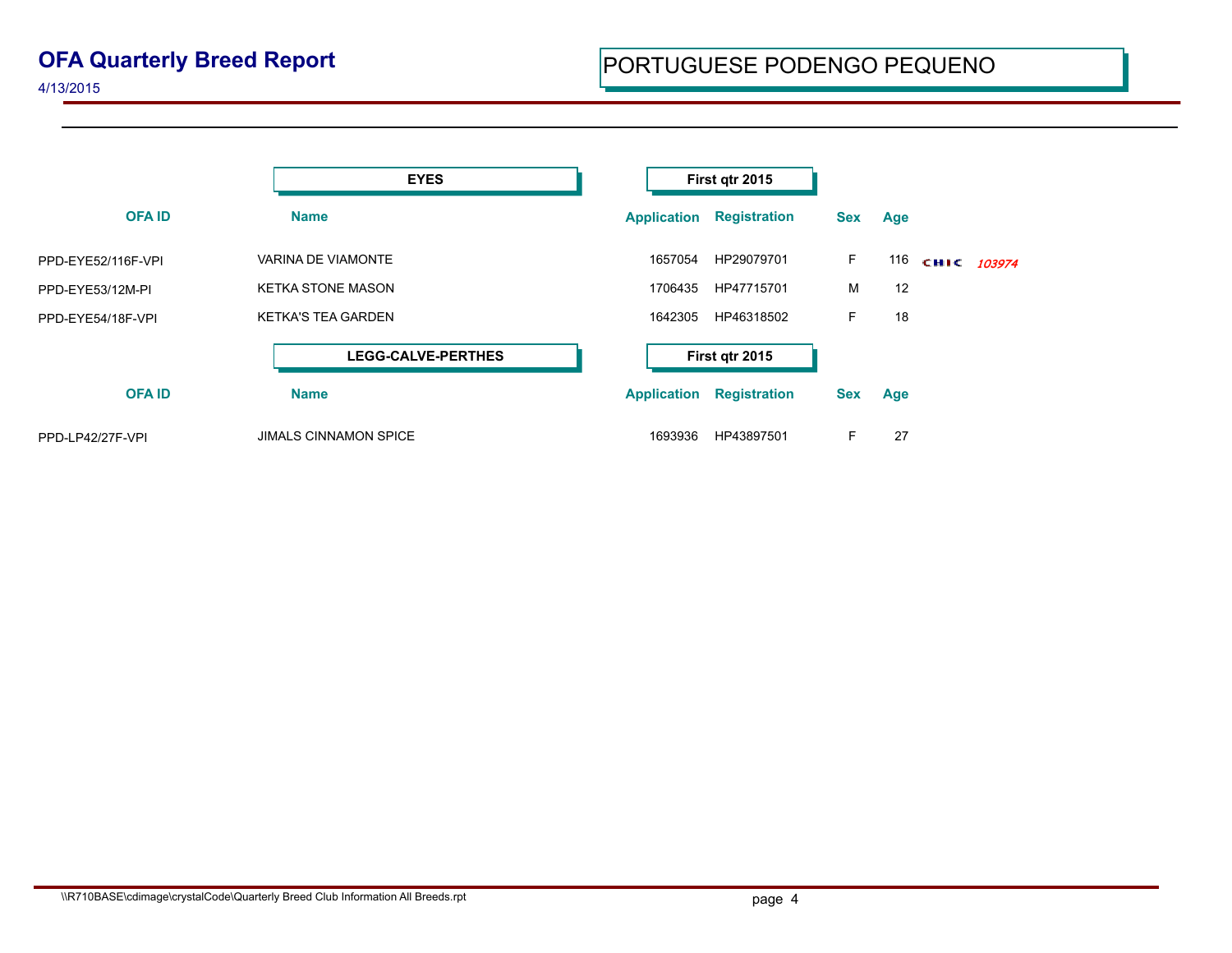|                     | <b>HIPS</b>                  | by Registered Name |                     | First qtr 2015    |             |
|---------------------|------------------------------|--------------------|---------------------|-------------------|-------------|
| <b>OFAID</b>        | <b>Name</b>                  | <b>Application</b> | <b>Registration</b> | <b>Sex</b><br>Age |             |
| PPD-85G27F-VPI      | <b>JIMALS CINNAMON SPICE</b> | 1693936            | HP43897501          | F.<br>27          |             |
| PPD-88E59M-VPI      | LINHO DA TERRA DE MONTOITO   | 1631224            | HP39247902          | 59<br>м           | CHIC 104561 |
| PPD-87G31F-VPI      | SANTANA JOY'S WHIMSY         | 1631223            | HP44133201          | F.<br>31          | CHIC 104560 |
| PPD-86G33M-VPI      | <b>TAHTITAIVAAN DAVID</b>    | 1706125            | HP48860501          | M<br>33           |             |
|                     | <b>ELBOW</b>                 | by Registered Name | First qtr 2015      |                   |             |
| <b>OFAID</b>        | <b>Name</b>                  | <b>Application</b> | <b>Registration</b> | Age<br><b>Sex</b> |             |
| PPD-EL12F27-VPI     | <b>JIMALS CINNAMON SPICE</b> | 1693936            | HP43897501          | F.<br>27          |             |
| PPD-EL13M33-VPI     | TAHTITAIVAAN DAVID           | 1706125            | HP48860501          | M<br>33           |             |
|                     | <b>PATELLA</b>               | by Registered Name | First qtr 2015      |                   |             |
| <b>OFAID</b>        | <b>Name</b>                  | <b>Application</b> | <b>Registration</b> | <b>Sex</b><br>Age |             |
| PPD-PA88/24F/P-NOPI | <b>FAMOSA DE VIAMONTE</b>    | 1709039            | HP46044302          | F<br>24           |             |
|                     | <b>CARDIAC</b>               | by Registered Name | First qtr 2015      |                   |             |
| <b>OFAID</b>        | <b>Name</b>                  | <b>Application</b> | <b>Registration</b> | <b>Sex</b><br>Age |             |
| PPD-CA37/13F/C-VPI  | DUNDRUM'S DANCING QUEEN      | 1701202            | HP46789703          | F<br>13           |             |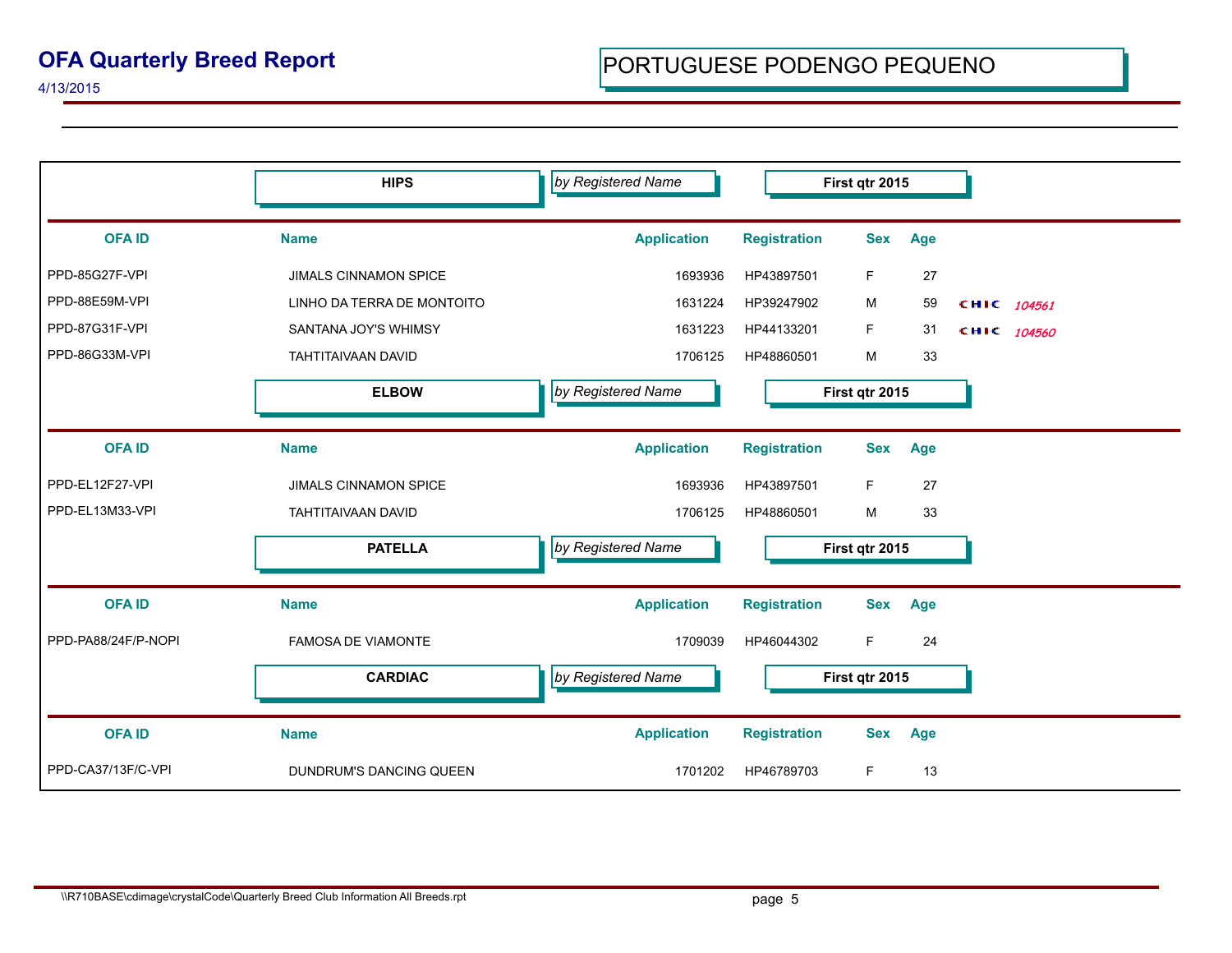|                    | <b>EYES</b>                     | by Registered Name | First qtr 2015      |            |            |            |             |
|--------------------|---------------------------------|--------------------|---------------------|------------|------------|------------|-------------|
| <b>OFAID</b>       | <b>Name</b>                     | <b>Application</b> | <b>Registration</b> | <b>Sex</b> | <b>Age</b> |            |             |
| ABNORMAL           | BRAMBLEWOOD'S DESIGNER DOLCE    | 1654680            | HP37963005          | F.         | 63         |            | CHIC 103972 |
| PPD-EYE44/58M-VPI  | BRAMBLEWOODS GABANA             | 1654683            | HP40787801          | м          | 58         |            | CHIC 103973 |
| PPD-EYE35/15M-VPI  | BRAMBLEWOOD'S MACHO PICO        | 1607432            | HP43916902          | М          | 15         |            | CHIC 102638 |
| PPD-EYE41/13F-VPI  | DUNDRUM'S DANCING QUEEN         | 1701202            | HP46789703          | F.         | 13         |            |             |
| PPD-EYE37/48M-VPI  | FALCAO'S CARMEL CANDY OF HEIMAT | 1699300            | HP39953501          | М          | 48         |            |             |
| PPD-EYE40/38F-VPI  | FALCAO'S EMERALD OF TSAVO       | 1699299            | HP41717602          | F          | 38         |            |             |
| PPD-EYE38/26F-VPI  | <b>FALCAO'S JEM OF TSAVO</b>    | 1699295            | HP44044401          | F.         | 26         |            |             |
| PPD-EYE45/88M-VPI  | <b>GANADEIRO DE VIAMONTE</b>    | 1493949            | HP33133001          | М          | 88         |            |             |
| PPD-EYE39/1M-NOPI  | HP48663901                      | 1699294            | HP48663901          | М          | 1          |            |             |
| PPD-EYE46/18F-VPI  | <b>JAQUETA DE VIAMONTE</b>      | 1703598            | HP46733601          | F          | 18         |            |             |
| PPD-EYE47/29F-NOPI | <b>KETKA SNAPDRAGON</b>         | 1699056            | HP43916302          | F          | 29         |            |             |
| PPD-EYE53/12M-PI   | <b>KETKA STONE MASON</b>        | 1706435            | HP47715701          | М          | 12         |            |             |
| PPD-EYE48/66F-VPI  | <b>KETKA'S DANCING QUEEN</b>    | 1704640            | HP35645202          | F.         | 66         |            |             |
| PPD-EYE25/60F-VPI  | <b>KETKA'S FASHION COLORS</b>   | 1628091            | HP36645003          | F          | 60         | CHIC 97122 |             |
| PPD-EYE49/69F-NOPI | <b>KETKA'S GLASS SLIPPER</b>    | 1704638            | HP35590802          | F.         | 69         |            |             |
| PPD-EYE50/21F-NOPI | <b>KETKA'S RASCAL</b>           | 1703597            | HP46349801          | F.         | 21         |            |             |
| PPD-EYE54/18F-VPI  | <b>KETKA'S TEA GARDEN</b>       | 1642305            | HP46318502          | F          | 18         |            |             |
| <b>ABNORMAL</b>    | <b>KETKA'S TOUCH N GO</b>       | 1704642            | HP32709904          | F          | 78         |            |             |
| PPD-EYE42/58M-VPI  | LINHO DA TERRA DE MONTOITO      | 1631224            | HP39247902          | М          | 58         |            | CHIC 104561 |
| PPD-EYE36/18M-VPI  | <b>MIOAMOR'S TRAVELING MAN</b>  | 1607504            | HP43686101          | м          | 18         |            | CHIC 102639 |
| PPD-EYE8/38F-VPI   | ROMA DE VIAMONTE                | 1562603            | HP43295301          | F.         | 38         |            |             |
| PPD-EYE43/30F-VPI  | SANTANA JOY'S WHIMSY            | 1631223            | HP44133201          | F.         | 30         |            | CHIC 104560 |